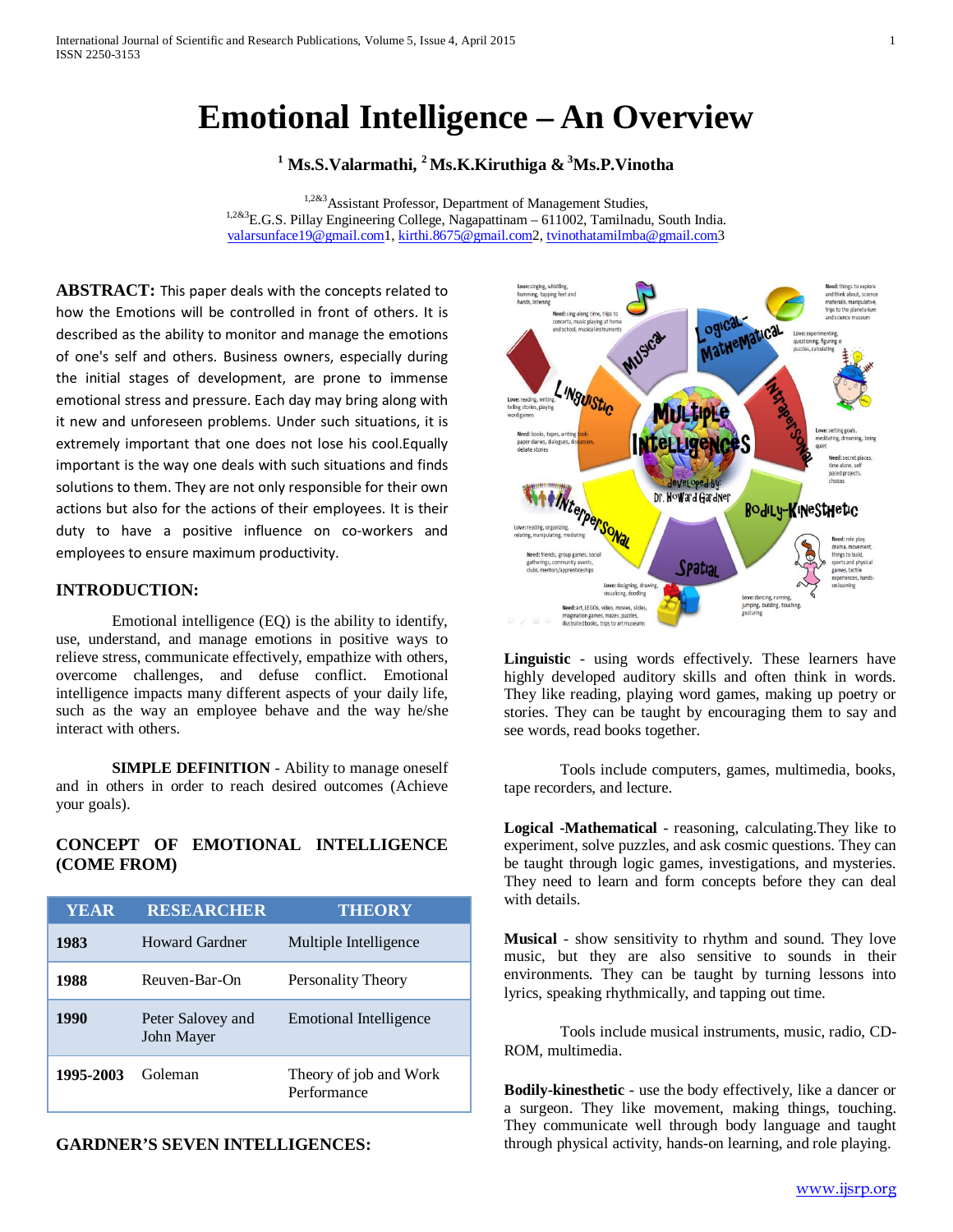**Visual-Spatial** - think in terms of physical space, as do architects and sailors. They like to draw, do puzzles, read maps. They can be taught through drawings, verbal and physical imagery. Tools include models, graphics, charts, photographs, drawings, 3-D modeling, video, videoconferencing, television, multimedia, texts with pictures/charts/graphs.

**Interpersonal** - understanding, interacting with others. These students learn through interaction. They have many friends, empathy for others, street smarts. They can be taught through group activities, seminars, and dialogues.

**Intrapersonal** - understanding one's own interests, goals. These learners tend to shy away from others. They're in tune with their inner feelings; they have wisdom, intuition and motivation, as well as a strong will, confidence and opinions. They can be taught through independent study and introspection. Tools include books, creative materials, diaries, privacy and time. They are the most independent of the learners.

# **REUVEN BAR-ON EMOTIONAL INTELLIGENCE:**

The Bar-On Emotional Quotient Inventory (EQ-i®) is the first scientifically developed and validated measure of emotional intelligence.



Reuven Bar-On is an internationally acknowledged expert and pioneer in emotional intelligence and has been instrumental in defining, measuring and applying various aspects of the concept since 1980. He coined the term "EQ" ("emotional quotient") in 1985 to describe his approach to assessing emotional and social competence and created the

EQ-i, which was the first test of emotional intelligence to be published by a psychological test publisher (1997).

The EQ-i provides information for each individual on five composite scales and 15 subscales:

- **1. Intrapersonal Scales:** self-regard, emotional selfawareness, assertiveness, independence, selfactualization
- **2. Interpersonal Scales:** empathy, social responsibility, interpersonal relationships
- **3. Adaptability Scales:** reality testing, flexibility, problem solving
- **4. Stress Management Scales:** stress tolerance, impulse control
- **5. General Mood Scales:** optimism, happiness

The EQ-i can be used by organizations as part of the recruitment screening process to assist in identifying potentially successful employees. It can also be employed in identifying emotional and social skills for employee training programs, teambuilding and enhancing leadership capabilities in the workplace.

# **MAYER & SALOVEY**

"Emotional intelligence is the ability to perceive emotions, to access and generate emotions so as to assist thought, to understand emotions and emotional knowledge, and to reflectively regulate emotions so as to promote emotional and intellectual growth."

## **- Mayer &Salovey, 1997**

## **The Four Branches of Emotional Intelligence by Mayer-Salovey:**

Salovey and Mayer proposed a model that identified four different factors of emotional intelligence: the perception of emotion, the ability reason using emotions, the ability to understand emotion and the ability to manage emotions.

- **Perceiving Emotions:** The ability to perceive emotions in oneself and others as well as in objects, art, stories, music, and other stimuli.
- **Facilitating Thought:** The ability to generate, use, and feel emotion as necessary to communicate feelings or employ them in other cognitive processes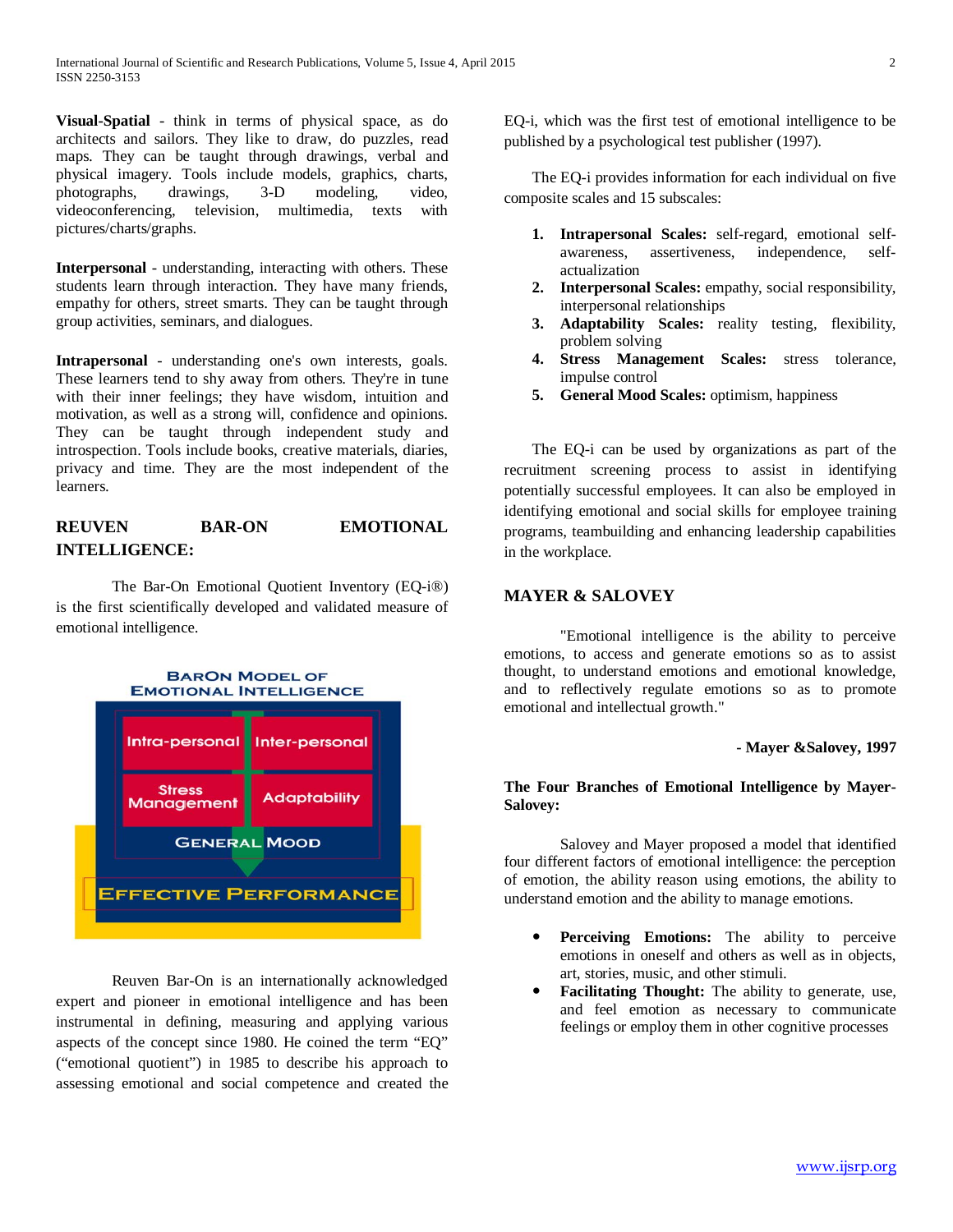

- **Understanding Emotions:** The ability to understand emotional information, to understand how emotions combine and progress through relationship transitions, and to appreciate such emotional meanings
- **Managing Emotions:**The ability to be open to feelings, and to modulate them in oneself and others so as to promote personal understanding and growth

# **GOLEMAN OF EMOTIONAL INTELLIGENCE**

Emotional Intelligence is "the capacity for recognizing our own feelings and those of others, for motivating ourselves, and for managing emotions well in ourselves and in our relationships."

#### - **Daniel Goleman (1998)**

All current emotional intelligence models share a common core of basic concepts:

- > RECOGNITION
	- o Identifying and Perceiving Emotions
	- o Using Emotions to Facilitate Thoughts
	- o Understanding Emotions
- > REGULATION
	- o Self-Management
	- o Relationship Management

#### **Emotional intelligence consists of four attributes:**

 **Self-awareness** – It recognize his/her own emotions and how they affect their thoughts and behavior, know their strengths and weaknesses, and have selfconfidence.

- $\triangleright$  **Self-management** The ability to control impulsive feelings and behaviors, manage their own emotions in healthy ways, take initiative, follow through on commitments, and adapt to changing circumstances.
- $\triangleright$  **Social awareness** The ability to understand the emotions, needs, and concerns of other people, pick up on emotional cues, feel comfortable socially, and recognize the power dynamics in a group or organization.
- **Relationship management** To know how to develop and maintain good relationships, communicate clearly, inspire and influence others, work well in a team, and manage conflict.



## **The above attributes are also identified by the following domains**:

- 1. Knowing your emotions.
- 2. Managing your own emotions.
- 3. Recognizing and understanding other people's emotions.
- 4. Managing relationships, i.e., managing the emotions of others.

# **PERSONAL BENEFITS OF EMOTIONAL INTELLIGENCE**

- Greater career success
- Stronger personal relationships
- $\checkmark$  Increased optimism and confidence<br> $\checkmark$  Better health
- Better health